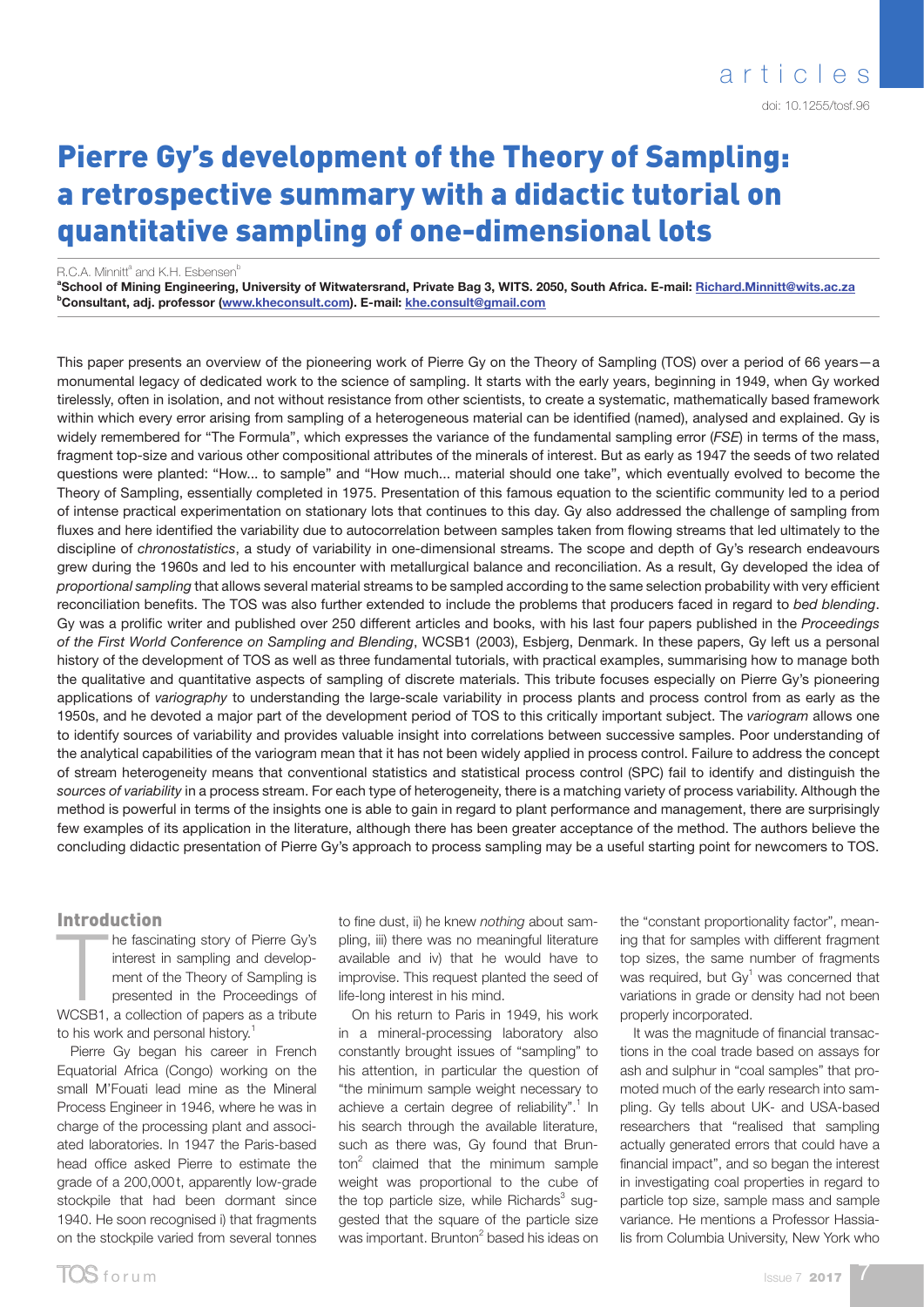wrote a chapter on sampling based on a statistical multinomial model in the *Mineral Processing Engineer's Bible*, first published in 1927. The number of influencing parameters that were never known meant that this approach could not be practically implemented. A French Mining Engineer, R. Duval proposed a binomial model (in which the world is made up of white and black balls only) representing pure gangue and pure mineral, in which *all* fragments were considered to have the *same* physical mass. While Gy understandably found aspects of this model "dangerously misleading" (*sic*), it germinated the seed of interest sown by his earlier experiences, leading to his 1949 decision to study the theoretical issues around sampling in earnest.<sup>1</sup>

Gy expressed his intention to develop a mathematical model relating the variance of the sampling error to the mass of the lot, the sample mass and the *knowable* physical properties of the material being sampled. Such a relationship would allow the minimum sample mass needed to achieve an acceptable sampling variance to be determined. Gy's hopes of addressing the question "how much" had to be pursued in his own off-work time, as his employer provided neither time nor resources for this research. Surprisingly, even with these obstacles, he devised and wrote up the formula and the basic tenets of the TOS in two internal, unpublished notes for his company *Ste Minerais et Metaux*, entitled: "A formula for the minimum sample mass" and "Minimum sample mass required to represent a batch of ore" as early as 1950. Historically the TOS was born in 1950.

This endeavour led to a first theoretical model specifically for *particulate solids*, but generalised models for solids of animal and vegetable origin, types of domestic and industrial waste, liquids and gasses were also developed. By this stage Gy recognised that the models had *universal* validity and that it was *scale* rather than physical state that differentiated between the range of applications.

#### The Formula established

The progression in Gy's logic in regard to formulating the variance model, as early as 1950, is fascinating. He first identified all the unknown, but physically well-defined parameters, including the number of *N<sub>L</sub>* fragments making up the lot, the corresponding N<sub>s</sub> fragments making up the sample,  $a_{\rm S}$  the grade of the sample,  $F_i$  the

number of fragments and  $M_i$  the individual fragment mass. From these he devised strict, algebraically simple mathematical relationships into which he introduced *simplifications* and *approximations* to produce easily implementable and practical formulae. He first devised formulae for the mean and the variance of a population of "equally probable samples of N<sub>S</sub> fragments". At some point in this work, he realised that he needed to educate himself more properly in statistics—and only a few years later he was awarded his second PhD—et voilà! This was necessary in order to able to work more stringently with the crucial approximation simplifications of the full mathematical descriptions.

In this context, among his most germane ideas was the concept of a quantitative measure of *heterogeneity*, which "lies at the root of all sampling errors", which in Equation 1 can be introduced as:

$$
h_i \frac{(a_i - a_L)}{a_L} \times \frac{M_i}{M_i^*}
$$
 (1)

where  $h_i$  represents the constitutional heterogeneity carried by one fragment  $F_i$  in the lot  $L$ ,  $M_i$  and  $M_i^*$  are the individual and the *i* average mass of all fragments. The importance of *hi* is that it expresses the *heterogeneity contribution* carried by each fragment in the lot, which crucially can be summed up and, when divided by the number of fragments in the lot and given an appropriate statistical weight, leads to the desired approximate measure of the variance of the total sampling error (*TSE*), as shown in Equation 2.

$$
\sigma_{\rm TSE}^2 = \left(\frac{1}{N_{\rm s}} - \frac{1}{N_{\rm L}}\right) \frac{\sum_{i=1}^{N_{\rm L}} h_i^2}{N_{\rm L}} \tag{2}
$$

*NL*

After a very long process of trial and error (many years) in which he tested out a plethora of simplifications and approximations for correlating the sampling error to the physical properties of the lot material (this is where Pierre Gy decided his second PhD in statistics was essential), he arrived at the by now well-known general equation which is publically referred to as "Gy's formula" (but which he strongly preferred to call the "Formula" only), $1$  shown in Equation 3.

$$
\sigma_{FSE}^2 = \left(\frac{1}{M_S} - \frac{1}{M_L}\right) c f g \ell d^3
$$
  
=  $\left(\frac{c f g \ell d^3}{M_S}\right)$  when  $M_S \ll M_L$  (3)

Here *c* is the *mineralogical composition factor* having units of (but not the meaning of) specific gravity (g  $cm^{-3}$ ), taking the average grade and densities of all components into account. Factor *c* is to be understood as the density of the "mineral of interest" (i.e. the phase carrying the analyte) divided by the grade, so *c* becomes larger as the average grade of the material decreases the sampling variance increases the lower the grade of the increasingly more heterogeneously distributed phase.  $\ell$  is a dimension-less *liberation factor*, defined by Francois-Bongarcon<sup>4</sup> as  $\ell = (d_{\ell}/d_{N})^{0.5}$ that varies between 0 for completely liberated components and 1 for non-liberated ores. *f* is a dimension-less *particle shape* factor having a general value of 0.5 (a kind of early "mission impossible" trying to input quantitative information in the formula representing the principal *form* of the mineral phase of interest with a simple number in the interval [0,1]) and *g* is a dimension-less *size range factor* with a general value of 0.25; this latter is a measure of the *sorting* of the material being sampled. *d* is the top particle size in centimetres through which 95% of the material passes, aka  $d_{95}$ (the *cube* of the top particle diameter won out—not the square, see re. Brunton vs Richards above).

This early explanation was followed by a more elegant proof in Gy<sup>5</sup> in which TSE is generated by each element of the lot being submitted to the selection process (extraction), the *sampling*, with a certain selection probability *Pm*. In this case *TSE* is now to be understood as the sum of i) the correct sampling error (*CSE*), only related to material composition and heterogeneity, and ii) the incorrect sampling error (*ISE*), specifically related to sample extraction and materials handling (i.e. the errors produced by the sampling process itself, if not effectively mitigated), such that *TSE* = *CSE* + *ISE* from which two cases arose.

If sampling is *correct*,  $P_m = P = constant$ and *ISE*=0, meaning that *TSE*= *CSE*, and if in addition elements are selected individually and independently, then *TSE*= *CSE*=*FSE*. However, in practice the condition that samples be collected individually and independently is never satisfied, the best we can do is extract *groups* of neighbouring fragments (groups = increments) with uniform selection probability *P*. The likelihood of a spatial correlation between selected fragments in the spatial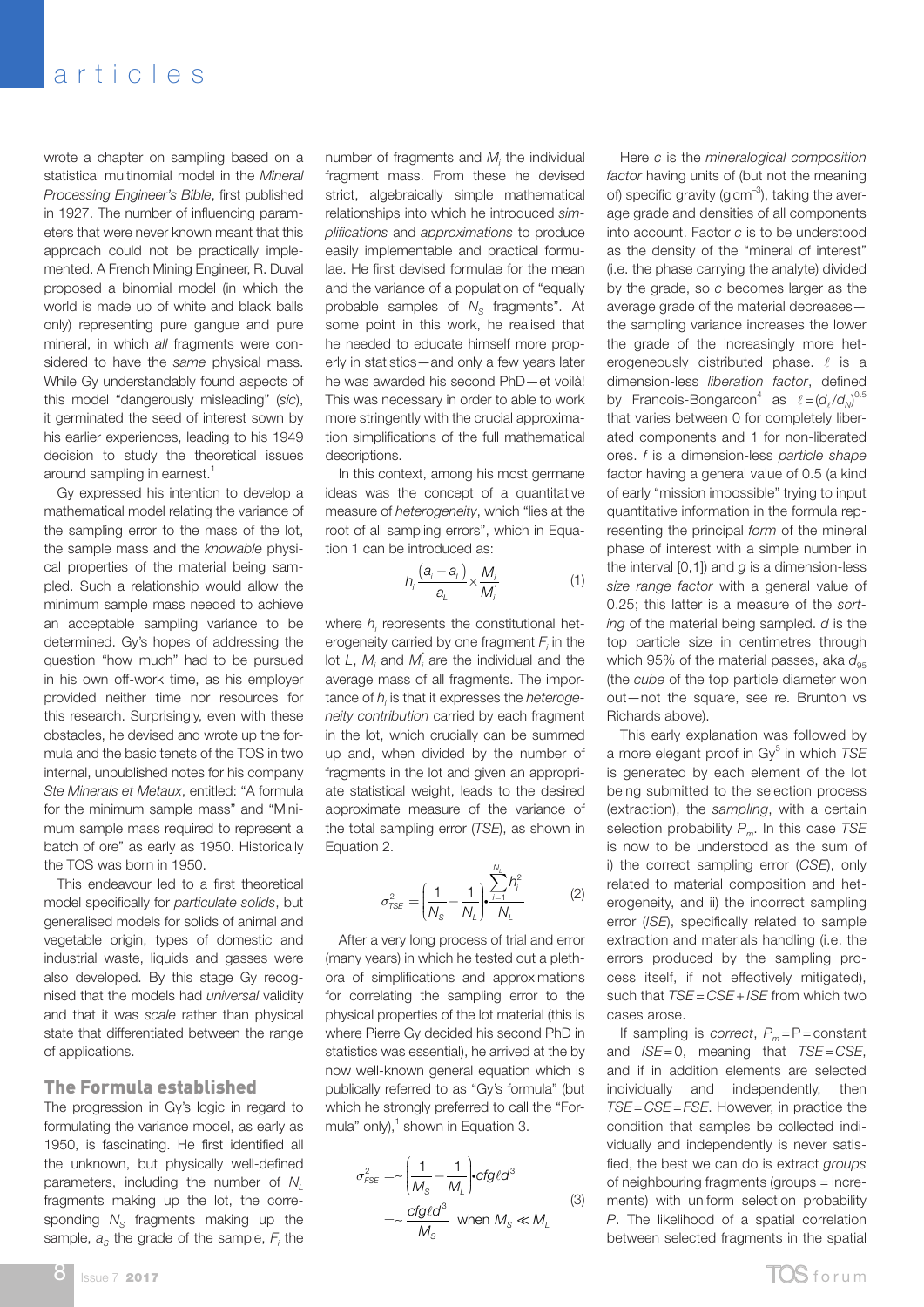volume of the lot generates a new error referred to as the grouping and segregation error (*GSE*) where:

*TSE*=*CSE*=*FSE*+*GSE*

Historically all manner of adverse problems have since manifested themselves whenever people applying Gy's formula do not take proper account of *GSE*—scores of frustrated *rapporteurs* lament that the level of total sampling errors estimated are usually larger (not seldom much larger) than what is indicated by var(*FSE*). This is all due to missing out on understanding and managing (reducing, eliminating as much as possible) *GSE*.

Further Gy $<sup>1</sup>$  also makes the key point that</sup> using the formula to determine the sampling variance without appreciation of the possible crucial sampling bias (i.e. the gamut of all incorrect sampling errors) would render straightforward application of the formula *meaningless*. This is a point very well remembered. This is where all serious sampling starts, lest all possibilities of representativity are lost.

## Practical experimentation with the Formula

 $\text{Gy}^1$  tells the story of how he originally attempted to validate the formula by calculating the variance of a lead ore using 16 "equally split" samples of pulverised material, splitting here taking the role of sampling. His experimental *TSE* was several times *larger* than the theoretical value, something he interpreted as indicating that the *FSE* was only *one* of several components in the game. The other components of sampling error he suggested were the *GSE* as well as the sampling bias, see above, introduced through incorrect use of the riffle splitter. His research in the mid-1950s then led to the development of a circular cardboard sampling nomogram and later a sampling slide rule. The formula was first presented in English to the Society of Mining Engineers of the American Institute of Mining Engineers (SME of AIME) in 1957. However, it was only in 1965 that his research was presented in London at a meeting of the Institution of Mining and Metallurgy (IMM).

### Sampling of flowing streams Pierre Gy's 1960–1962 research into flowing streams of materials on conveyor belts and liquid launders brought to his attention

the importance of sampling the "whole stream" for a fraction of the time, i.e. any increment must be a physical full slice of the stream. He identified the key issues in regard to cross-stream sampler operations, namely that the cutter velocity through the stream, the width of the cutter opening and the shape of the cutter are all-important, but it was first in 1977 that these issues were scientifically resolved.

He also recognised that increments extracted at constant intervals from a flowing stream are not independent of one another, but that some level of *auto-correlation* exists between most time series sample data. As early as 1962 Gy started published his work on *chronostatistics*, as it later became known, by borrowing the idea of spatial correlation between samples using concepts and data from the semivariogram feature proposed by Matheron,<sup>6</sup> and later by David, $^7$  within geostatistics and transferring it to linear auto-correlation of time series data.

At this stage of his life, Gy made the choice to dedicate himself to writing and further research around the theory and practice of sampling, rather than to continue in his rather comfortable managerial position at Minerais et Metaux in Paris. This led him to what history now recognises as a grand 40-year period of theoretical research, consulting, trouble-shooting, lecturing and teaching regular courses at schools and Universities, and writing articles and books gradually being disseminated all over the world. The reader is encouraged to peruse Pierre Gy's complete bibliography.<sup>1</sup>

## Theory of Sampling introduced—and challenged

This time of progressive successes was not without serious challenges, however, as some parties and individuals strongly opposed Gy's ideas and objected to his 1967 publication in French, "Sampling of Particulate Materials".<sup>8</sup> No story is only about success—it is a sad historical fact that the response from ISO standards committees has been less than unanimously accepting of the work and insights of Pierre Gy (although this situation has begun to be significantly turned around since 2003 by a dedicated effort by the sampling community). The world now has at its disposition a first standard dedicated to the universal principles of representative sampling, DS 3077.<sup>9</sup> This last part of the history of TOS can be followed in detail in the proceedings

from the WCSB conferences and in *TOS Forum*.

Interestingly, the notion of correct sampling and its linkages to probabilistic sampling were only first proposed by Gy in 1972. In modern parlance, the fundamental tenet is that a sample is correct if and only if each lot fragment has the same statistical probability of being selected for the sample as every other fragment in the entire lot. Under any other circumstance, the sampling procedure is said to be incorrect and will therefore result in unrepresentative lot "samples" (better designated "specimens" for optimal distinction).

About this time Gy found that some members of the scientific community resisted his ideas about sampling as a scientific endeavour. His 1971 book entitled *Sampling of Particulate Materials, Volume 2* was soon followed by another book *The Theory and Practice of the Sampling of Particulate Materials* in 1975, but only a few hundred copies were ever sold. In this particular book, Gy made a very significant step in that he built "the mathematical bridge between selecting conditions and sampling errors". He identified for the first time, the distinction between *a priori* conditions of sample selection (conditions we can do something about before taking the sample), and *a posteriori* conditions (conditions we can observe, but about which we can do very little after the fact). The selection process itself can further be either probabilistic or non-probabilistic—and even if probabilistic, it can be correct or incorrect. Sampling errors are random errors, characterised by their statistical distribution and moments. Sampling can be accurate or biased (property of the *mean*), reproducible or not (property of the *variance*), and representative or not (property of the mean-squared error).

Pierre Gy also tells of the difficulties he faced in 1978–1979 writing his first book in English, a translation of this seminal 1975 text. The book, published in 1979, was followed by a second edition in 1982.

Between the release of the Second Edition of the 1979 text and his latest book in French,<sup>10</sup> Gy developed a number of new applications of his theory including the computation of auxiliary functions of the variogram, the ideas underlying proportional sampling and a theory of bed-blending.

## Proportional sampling

Gy's first encounter with metallurgical balance reconciliation was in some North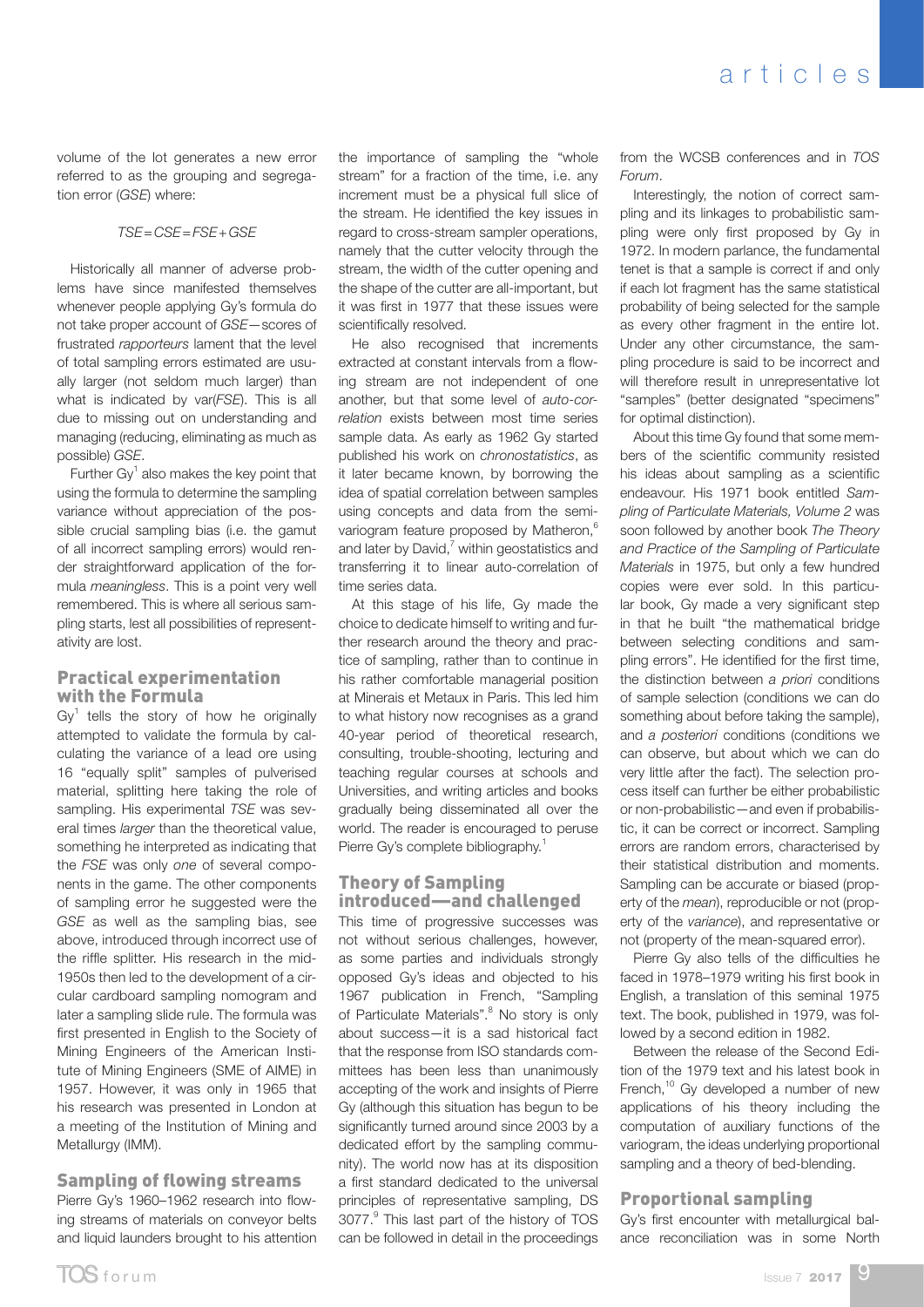African lead-zinc flotation plants where he summarised the idea of balance saying that "whatever comes in must ultimately come out, one way or another". He noted that if this principle of balance is not observed, then there must be "measurement biases or unsuspected losses", and that with a single exception in his 45 years of consulting, what came out was always *less* than what went in. $1$  Eventually, after checking every sampling and measurement device, he reached the conclusion that the principal culprit for the 2–3% deficit was the calibration of the conveyor belt scales. After observing numerous conveyor belts over the years, Gy concluded that they suffer from a structural lack of reliability, the main problem being the conversion of an electrical current into an accurate measurement of tonnes of ore. Rather than the 0.5% accuracy *claimed* by manufacturers, plant personnel found a more realistic figure to be about 10% deviation from accuracy.

In view of the importance of proportional sampling to metallurgical balances and based on the excellent exposé of this subject provided by Wavrer, $11$  the explanation that follows here is somewhat detailed. During his development of the theory of sampling Gy concluded that if the probability of selection *P* is a uniform distribution in time, then sampling is correct, and the mean of the sample mass  $M<sub>s</sub>$  is a random variable equal to  $P$  times the mass of the lot  $M_l$ (Equation 4).

$$
m(M_{\rm S}) = P \times M_{\rm L} \tag{4}
$$

The corollary is that accurate estimation of  $P$  means that  $M_{\rm c}/P$  is an unbiased estimator of the mass of the lot, M<sub>L</sub>. If the number of increments is large, the minimum and maximum values that the sample mass could take with given sampling equipment is very accurately known, and confidence limits for these sample masses,  $M<sub>g</sub>$ , are very small. Proportional sampling must not only be correct, but the mass and volume of the sample must be proportional to the mass and volume of the lot. Thus all concentrates, tailings and feed streams, sampled according to the same proportional ratio (selection probability), make the proportionality factor constant. According to Gy,<sup>1</sup> *M*<sub>s</sub>/*P* is a much more reliable *unbiased* estimator of the mass of the lot M<sub>1</sub>, than any that can be obtained by weightometers, and this became the basis of his revolutionary idea of *proportional sampling*. Wavrer's

simple and elegant explanations<sup>11</sup> are presented in Table 1. Gy defined a time sampling ratio and a mass sampling ratio, for which equations are presented in Table 1. All feed streams, concentrates and tailings are to be sampled according to the *same* proportional ratio (selection probability).

In this way sampling from all material streams are now completely *comparable*, making the calculation of the material balance a simple and very accurate task. The critical success factor is that the selection probability is kept constant under all circumstances.

#### Bed blending

Perhaps the most important aspect of feeding a metallurgical furnace is to blend the raw materials in such a way that the average composition of the feed will be moreor-less uniform and homogenous in the one dimension of the ingoing material stream. Gy's work on *bed blending* began with a study of material processed in cement kilns. The lack of flexibility and sensitivity of cement kilns is such that feed materials must be as uniform as absolutely possible to avoid costly damage. For this reason, a large cement company introduced a bed blending system in order to homogenise, as best as possible, the ingoing raw materials. Good sampling equipment aided by on-line analysers allowed major components in the cement to be determined every few minutes. Computerised assistance to calculate the average composition of the stockpiled kiln feed allowed the composition of the blending pile to be known with accuracy, providing an almost ideal feed to the kiln.<sup>1</sup>

On one occasion the failure of the blending system to comply with Gerstel's theory,  $12$ Gy was asked to advice on the process and

found that the bed blending theory was easily derived from existing sampling theory. In this case the manufacturer received an excellent explanation of how his equipment actually worked. Other cement producers approached Gy sometime later when it was proved that his new theory on bed blending was in perfect agreement with practice. The theory and practical aspects were published in 1981, $13,14$  with a presentation on the subject to the Canadian Institute of Mining and Metallurgy (CIM) in Montreal.<sup>15,16</sup> Theories that Gy published over the years have consistently proved to be correct, and were easily adapted to the science of bed blending.

#### Gy's publications

It is not possible to tell Gy's story of discovery without at the same time telling what and where he published over 250 scientific books and papers on the TOS. His last textbook publication: *Heterogeneite, Echantillonnage, Homogeneisation* (Heterogeneity, Sampling, Homogenising), published in 1988 in French, was immediately translated into English and was published in 1992. It was the French version of this book that Dr Francis Pitard digested and shortened to produce his volume entitled: *Pierre Gy's Sampling Theory and Sampling Practice, Heterogeneity, Sampling Correctness and Statistical Process Control*. It is the Second Edition of this latter volume that has become a world famous publication used by many practitioners and now also taught in leading universities.<sup>17</sup>

In 1999, Allen Royle performed an English translation of Gy's 1996 text originally entitled *Echantillonnage pour Analyse Granulometrique* (Sampling for a size analysis). Royle's translated 150-page, 1998 English

Table 1. Wavrer's derivation for proportional sampling.<sup>11</sup>

| <b>Explanation</b>                      | <b>Equation</b>                      | <b>Parameters</b>                                                                                                                            |
|-----------------------------------------|--------------------------------------|----------------------------------------------------------------------------------------------------------------------------------------------|
| "Time sampling ratio" of a lot, $\tau'$ | $\tau' = \frac{QT_i}{T_i}$           | $T_i$ is the flow time of the lot L<br>Q is the number of increments<br>between $t=0$ and $t=T$ ,<br>$T_i$ is the time to take one increment |
| "Mass sampling ratio" of a lot, $\tau$  | $\tau = \frac{M_{\rm S}}{M_{\rm s}}$ | $M_s$ is the mass of the sample S<br>$M1$ is the mass of the lot $L$                                                                         |
| If sampling is to be correct            | $\tau' = m(\tau)$                    | $m(\tau)$ is the mean of $\tau$                                                                                                              |
| Rearranging                             |                                      | $\tau' = \frac{m(M_s)}{M}$ $M_L = \frac{m(M_s)}{\tau'}$                                                                                      |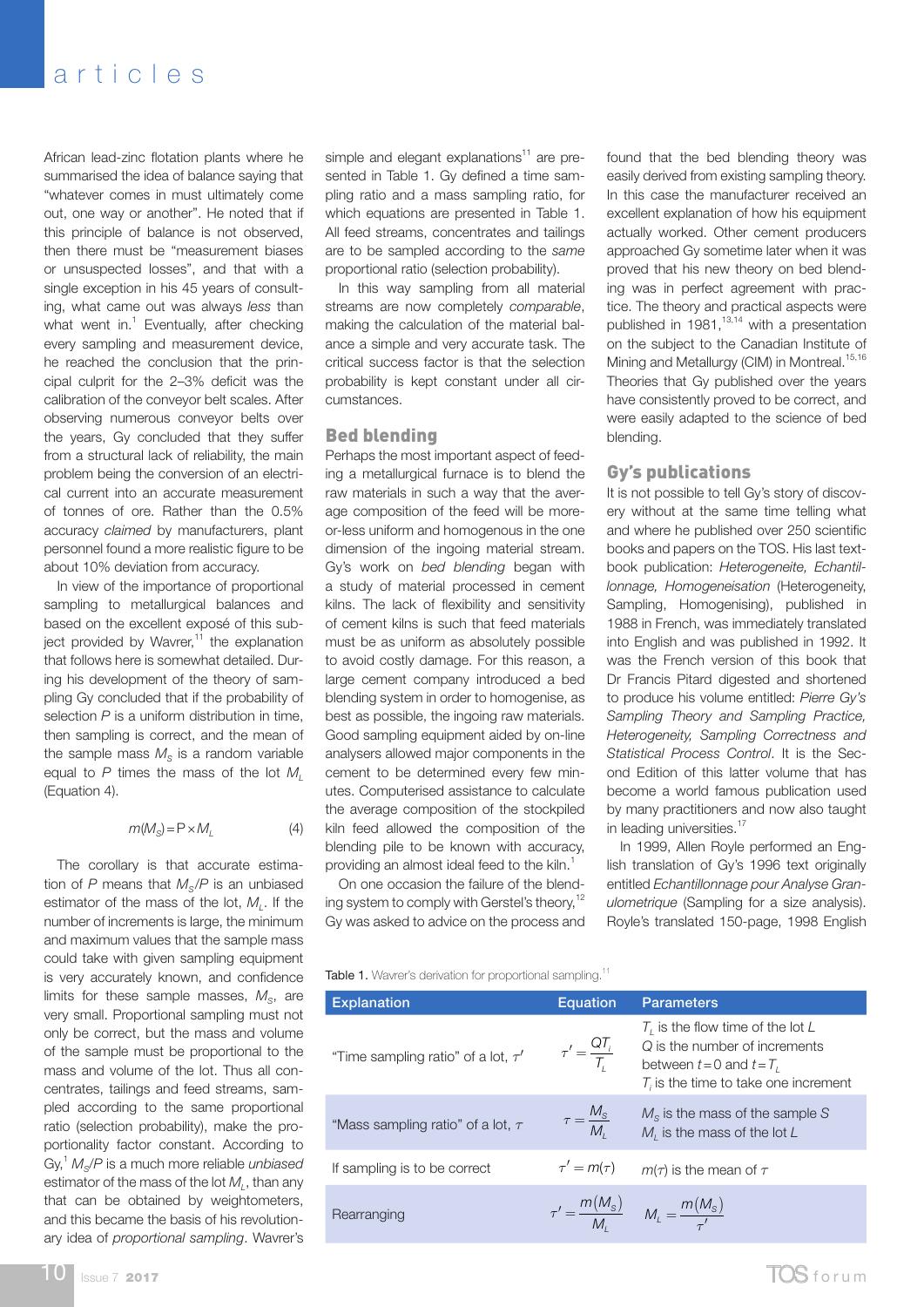version was entitled *Sampling for Analytical Purposes* and was published by John Wiley, with a second edition in June 1999.<sup>18</sup> This has become a cherished avenue for newcomers into the sampling world. Pierre Gy was forever grateful to Royle for his help at a critical time, so much so that Gy *insisted* that the first Pierre Gy Sampling Gold medal was to be awarded to him. Allen Graham ("Bon") Royle was honoured by the TOS

## Summary of Pierre Gy's last contributions

Pierre Gy's last technical contributions to the sampling fraternity came in the form of a three-part theory and practice tutorial entitled "Sampling of discrete materials I, II, III" in the WCSB1 Proceedings.<sup>19</sup> While it was not possible for him to cover all aspects of sampling, these three papers nevertheless represent a formidable distillation of more than 50 years' work. Together with the accompanying feature article,<sup>1</sup> "Theory of Sampling—a personal history", these papers rank amongst some of the most important contributions from Gy, and deserve our full attention a.o. because he took the pains to rectify the admittedly bewildering, often changing three-letter-abbreviations (TLA) that have always characterised TOS, while laying down his final resumé of logical development history of the *theory* of sampling. These three tutorials specifically address the two fundamental questions that inspired Gy's original dedication in 1949, questions which cannot be dissociated from one another: "*How* should one select a representative sample? and *How much* material should be selected for this purpose?". Part I covers the foundation for the qualitative approach, and Parts II and III the quantitative approach to answering these two questions.

#### Part I: A new introduction to the TOS—qualitative approach

Part I is an up-to-date introduction to the TOS in which Gy explains the seriousness of good sampling science and technique and how without it, not only money, but also lives could be at stake. He set forth the basic definitions and notations, drawing a distinction between samples (representative) and specimens (worthless), showing how the sampling conditions and the proper definitions are strongly related. Explanations of the concepts of constitutional and spatially distributional heterogeneity (*CH*, *DH*)

community in an obituary in *TOS Forum* Issue 1.

The WCSB1 in 2003 and the Proceedings of that meeting<sup>19</sup> were in honour of and a tribute to Pierre Gy's whole life and his work on the TOS. This volume contains 24 articles covering a very broad swath of the breadth and depth of the TOS as of 2003, five of which Pierre Gy wrote himself. (The 137 attendees to this first ever sampling world conference represented pretty much 90% of the then active individuals in the whole world.) This volume was to be the first in a series of Proceedings, the eighth will be from the Eighth World Conference on Sampling and Blending (WCSB8) being held in Perth in May 2017. The series of WCSB Proceedings is indispensable for anyone wanting to get into the theory and practice of sampling.

are followed by outlining the processes and methods of mass reduction, such as grab sampling, splitting and incremental sampling that again distinguish samples from specimens. Gy<sup>8</sup> summarised Part I by saying that sampling is a science, and while the TOS, which explains the generation of errors and proposes practical solutions, *may* be contested by those who wish, it can never be ignored. The inadequacy of most standards dedicated to or containing sections pertaining to sampling even today is because they fail to recognise TOS, while bias in other standards is deliberate (*sic*). TOS is the only scientifically consistent and exact means of extracting correct, unbiased, accurate and reliable samples. Non-probabilistic or incorrect probabilistic sampling will always produce biased and unreliable specimens, making meaningful decisions impossible.

The taxonomy and nomenclature of sampling errors is admittedly somewhat complex, but Gy<sup>8</sup> presents ultimate definitions of errors arising from sampling in Part I of his tutorials. Sampling consists of progressive stages of comminution and representative mass reduction of the original lot *L* to produce sub-samples. The primary sampling from any lot is very often accomplished by problem-specific composite sampling (often comminution is not possible at the primary stage). Errors at this stage are the primary sampling errors (*PSE*). Secondary sampling of the primary sample typically occurs in the laboratory, and here typically consists of progressive comminution and representative mass reduction of sub-samples, ending up with an *aliquot*  $a<sub>i</sub>$  for analysis. Errors at this stage are secondary sampling errors (*SSE*). The combination of *PSE* and *SSE* errors give rise to the total sampling error (*TSE*=*PSE*+*SSE*). Combining *TSE* with the total analytical error (*TAE*), produces what Gy refers to as the global estimation error (*GEE*).

#### Part II: Quantitative approach sampling of zero-dimensional objects

Parts II and III cover the quantitative approach and the sampling of zero-dimensional and one-dimensional objects. Part II introduces the concept of the sampling dimensions of the lot, stockpiles being typical of 3D lots, open-pit operations being typical of 2D lots, material on a conveyor belt being typical of a 1D lot, while discrete, independent, easily accessible objects lending themselves to easy *manipulation* (mixing, sub-sampling) are described as zero-dimensional lots.  $\text{Gy}^{20,21}$  only deals with sampling of zero and one-dimensional lots.

Gy theoretically defines a lot made up of discrete material, *L*, as consisting of a set of units (potential sampling increments), the sets being either a population of nonordered, zero-dimensional units (as in a stockpile), or as ordered, chronological cross-sections of one-dimensional units in a flowing stream of material on a conveyor belt (one-dimensional lot). In general, the one-dimensional units are characterised by a correlation between the position of the unit in the series and their composition. Such autocorrelation requires a very different mathematical approach to identifying and quantifying sampling errors compared to zero-dimensional lots, and hence the sub-division into Part II and Part III of Gy's papers.20,21 While Part I covered the general concepts of heterogeneity and homogeneity in detail, Gy devotes Part II<sup>21</sup> to explaining the mathematical relationships between sampling errors as a result of the salient aspects of heterogeneity.

Gy provides a progressive mathematical basis for a model describing the contribution of heterogeneity to the lot by an unspecified unit,  $U_m$ , and uses this to define constitutional heterogeneity, CH, in the case when  $U_m$  is a single fragment  $F_i$ . He then expands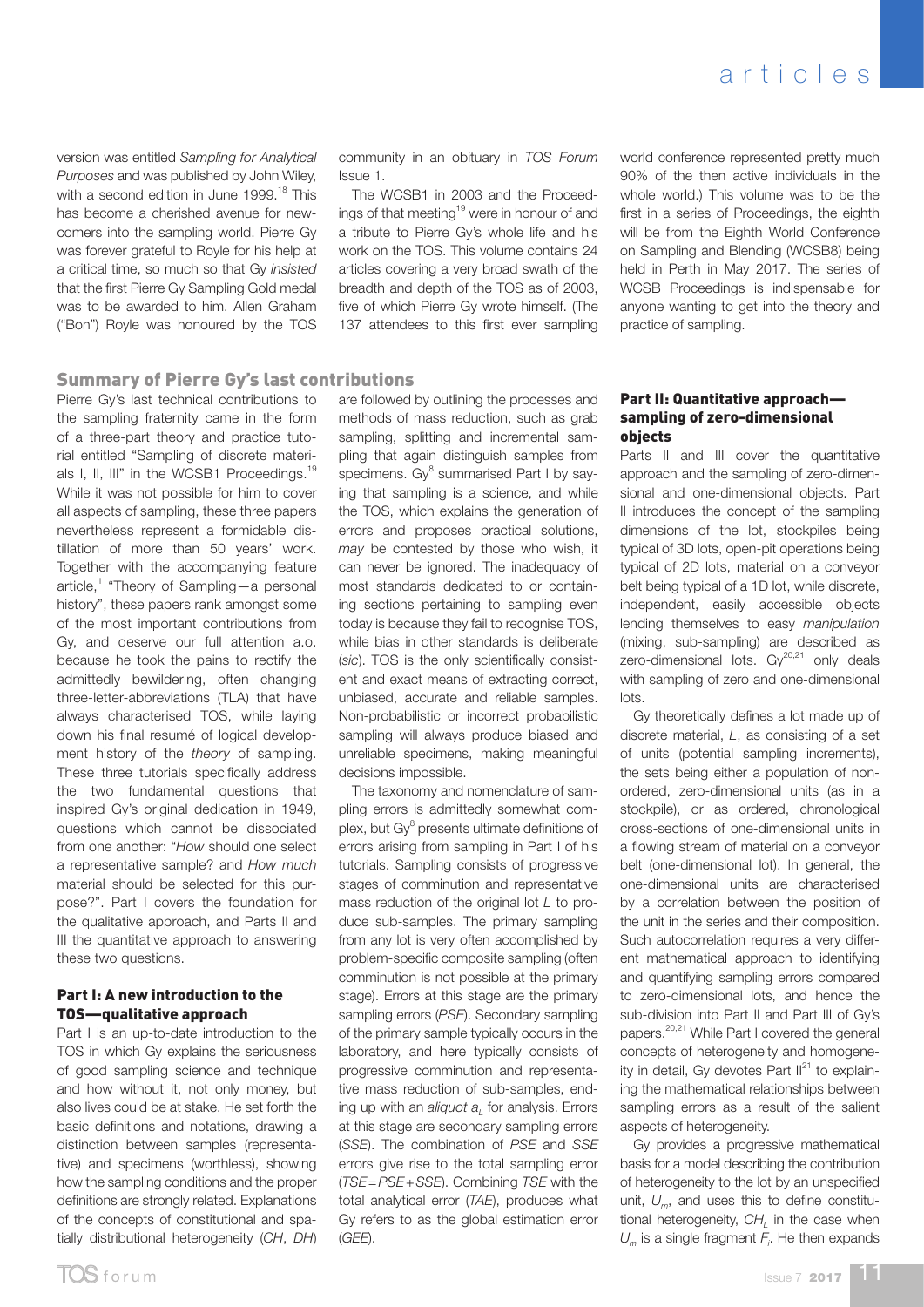this by alternatively viewing the unit, *Um*, now as a *group*,  $G_n$ , of neighbouring fragments  $F_i$ to define the distributional heterogeneity  $DH$ <sub>1</sub> of lot *L*, and further describes the relationship between *CH*<sub>1</sub> and *DH*<sub>1</sub>. In these steps Gy mathematically quantifies the various forms of heterogeneity and then expresses the sampling errors in terms of their mean, variance and mean squared errors. Part  $II^{22}$ also describes the heterogeneity invariant *HIL* before examining the notion and nomenclature around zero-dimensional probabilistic sampling and the related topics of correct and incorrect sampling.

Gy then describes a method of experimental estimation of what is now commonly referred to as the *heterogeneity test*, providing three practical examples

of implementation of this technique from industry using lateritic iron ores, fragments of precious metal ore and sphalerite flotation concentrate pellets.  $\text{Gy}^{21}$  finally makes a number of important summary statements about sampling in zero-dimensions iterating the most fundamental understanding that "sampling errors are the consequence of one form or another of heterogeneity". He notes that sampling of homogenous materials would be an exact operation according to the definition of homogeneity, but that it is *never* observed in the real world. The simplest way to convey the progression in Gy's layout of the quantitative approach to sampling zerodimensional objects is to use the summary that he provided (p. 37), describing the relevant equations in support of these concepts, shown in Table 2.

Gy defines the *TSE* as the sum of only two components, i) the *CSE* and ii) the *ISE*, for which the probability of selection can be uniform or non-uniform.

Selection with uniform probability will only incur the correct sampling error (*CSE*) arising from the constitutional and distributional heterogeneity of the material, which give rise to the fundamental sampling error (*FSE*) and the grouping and segregation errors (*GSE*), respectively. Selection with non-uniform probability will incur additional, bias-generated incorrect sampling errors (*ISE*), which are a combination of the incorrect delimitation error (*IDE*), the incorrect extraction error (*IEE*) and the incorrect preparation error

Table 2. Concepts and supporting equations for the quantitative approach to sampling of zero-dimensional objects according to Gy.<sup>21</sup>

| <b>Relevant concepts</b>                                                                                                                                                                                                                                                                                                       | <b>Supporting equations</b>                                                                                           |
|--------------------------------------------------------------------------------------------------------------------------------------------------------------------------------------------------------------------------------------------------------------------------------------------------------------------------------|-----------------------------------------------------------------------------------------------------------------------|
| The contribution $h_m$ of a given unit $U_m$ to the heterogeneity of the set L of units. Unit $U_m$<br>can be either a single constituent $F_i$ or a group $G_n$ of constituents such as an increment<br><i>I</i> . The heterogeneity contribution $h_m$ is a function of the mass and composition of unit $U_m$<br>and lot L. | $h_m = \frac{(a_i - a_l)}{a_l} \times \frac{M_m}{M_m^*}$                                                              |
| The constitutional heterogeneity, $CH1$ , of lot L considered as a population of single<br>elements. $CH_{L}$ is the variance of the corresponding population of $h_{i}$ .                                                                                                                                                     | $CH_{L} = \sigma^{2}(h_{i}) = \frac{1}{N_{c}}\sum_{i}h_{i}^{2}$ and $\sum_{i}h_{i} = 0$                               |
| The heterogeneity invariant, $H_l$ , derived from $CH_l$ for practical purposes and usage.                                                                                                                                                                                                                                     | $H_{\iota} = CH_{\iota} \frac{M_{\iota}}{N_{\iota}}$                                                                  |
| The distributional heterogeneity, $DH1$ , of lot L considered as a population of groups of<br>neighbouring elements. $DH1$ is the variance of the corresponding population of $h$ .                                                                                                                                            | $DH_L = \sigma^2(h_n) = \frac{1}{N_c} \sum_{n} h_n^2$ and $\sum_{n} h_n = 0$                                          |
| The TSE generated when selecting constituents in a probabilistic way (non-probabilistic<br>sampling cannot be analysed theoretically).                                                                                                                                                                                         | $\mathsf{TSE} = \frac{a_{\rm S} - a_{\rm L}}{a_{\rm L}}$                                                              |
| TSE is disaggregated into the sum of two components, CSE and ISE. Additional ISEs are<br>observed when the sampling is incorrect.                                                                                                                                                                                              | $TSE = CSE + ISE$                                                                                                     |
| The CSEs, observed when the sampling is correct; there is a first and second approxima-<br>tion.                                                                                                                                                                                                                               | $m(CSE)_{1} = 0$<br>$m(CSE)_{2} = -\frac{1-P}{P}\sum_{m}\frac{a_{m}-a_{L}}{a_{L}} \times \frac{M_{m}^{2}}{M_{L}^{2}}$ |
| The FSE is the CSE, observed in ideal conditions, when the constituents are selected cor-<br>rectly, one by one and independently.                                                                                                                                                                                             | $\sigma_{\text{FSE}}^2 = \left(\frac{1}{M_{\text{S}}} - \frac{1}{M_{\text{l}}}\right) \cdot \text{cfg} \ell d^3$      |
| The variance of FSE is proportional to the CH,, and, in practical applications, to the HI,.                                                                                                                                                                                                                                    | $\sigma_{\text{FSE}}^2 = \left(\frac{1}{M_{\text{s}}} - \frac{1}{M_{\text{l}}}\right) \bullet H_{\text{l}}$           |
| A practical, experimental method to estimate $H_I$ , and hence the variance of $FSE$ .                                                                                                                                                                                                                                         | $H I_{\rm s} = \sum_i \frac{(a_i - a_{\rm s})^2}{a_{\rm s}^2} \times \frac{M_i^2}{M_{\rm s}}$                         |
| The GSE is the additional error generated when selecting constituents with a uniform<br>probability P, by groups (increments) of non-independent constituents. The variance of<br>GSE is proportional to the DH.                                                                                                               | $\sigma_{csc}^2 \propto DH$                                                                                           |

 $12$  Issue 7 2017 **TOS** for um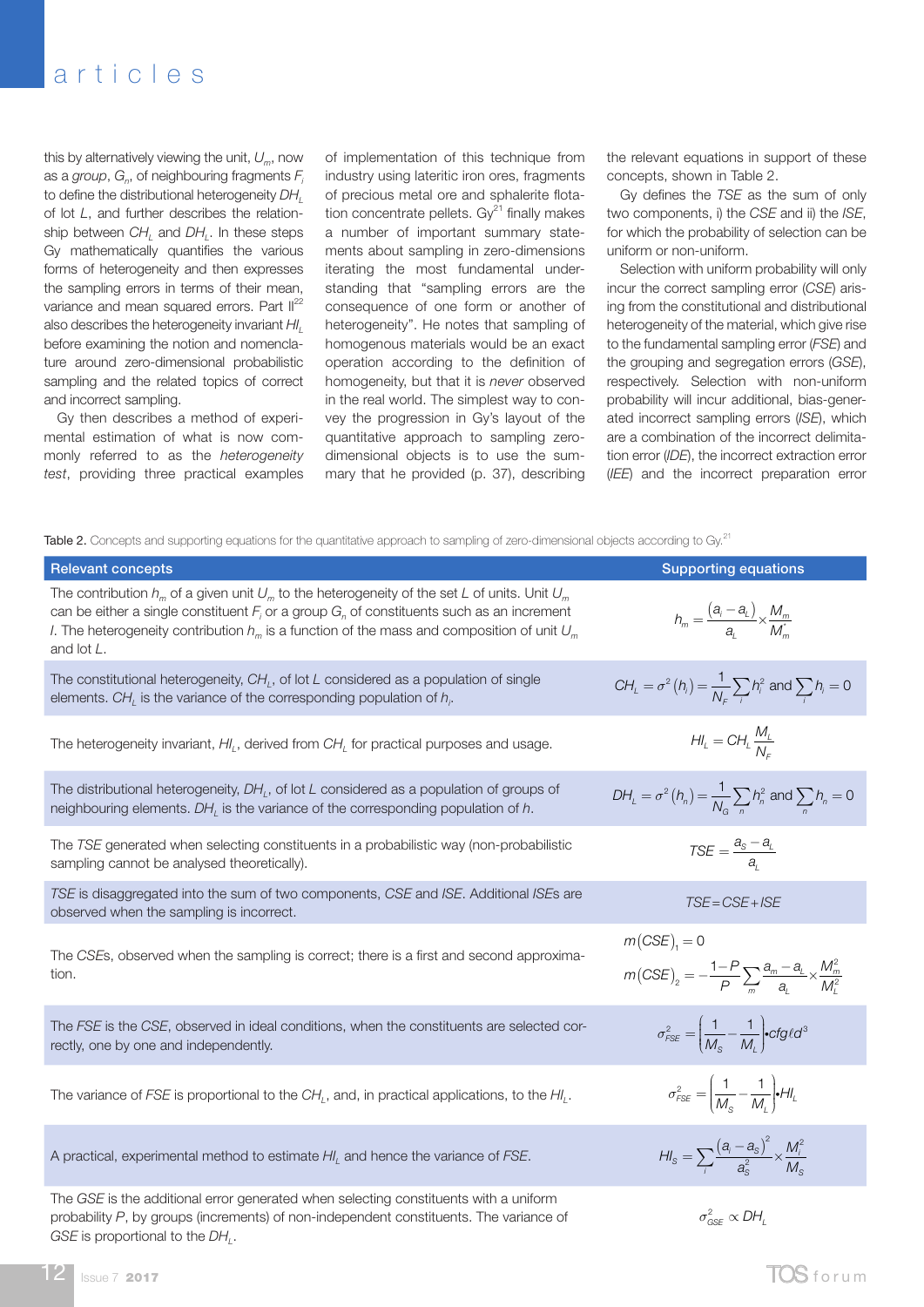(*IPE*) (sometimes also including an incorrect weighing error, *IWE*). *IDE* results from incorrect geometrical delimitation of the physical three-dimensional increments, *IEE* result from incorrect extraction of material increments from the delineated increments and *IPE* results from incorrect preparation and handling of material increments and samples after having been extracted (correctly or incorrectly). All these latter errors arise from ill-informed and/or poor mechanical design, or improper use, or poorly maintained sampling equipment, or improper handling of the samples after extraction. In this case the *TSE* is given by:

> *TSE*=*CSE*+*ISE* =*FSE*+*GSE*+*ISE*+*IEE*+*IPE*.

#### Quantitative approach sampling of one-dimensional objects

Pierre Gy pioneered applications of *variography* to understanding the large-scale variability in process plants and process control from as early as the 1950s and devoted a major part of the remainder of his TOS development period to this subject. The variogram allows one to identify *sources of variability* and provides valuable insight into correlations between successive samples. Poor understanding of the data analytical capabilities of the variogram means that it has not been widely applied in process control up until this day, except in the industry sectors which have embraced TOS (mining, cement and certain parts of process industries). Failure to address the concept of stream heterogeneity means that conventional statistics and statistical process control (SPC) fail to identify and distinguish the *sources of variability* in a process stream.<sup>22</sup> For each type of heterogeneity, there is a matching variety of process variability. Although the method is powerful in terms of the insights one is able to gain in regard to plant performance and management, examples of the application of this particular method is surprisingly absent in the literature.

#### Process variability

Large-scale variability, usually in the form of product composition cycles and chemical cyclic variations may be manifest throughout a sampling system or a process plant, but this type of variability is most easily discernible in one-dimensional process

streams. In terms of the nomenclature of errors arising from the sampling of onedimensional objects,  $\text{Gy}^{21}$  considers a flowing stream of material or lot *L* as a sequence of zero-dimensional increments with adjacent potential increments centred on point increments. One-dimensional sampling is a two-step process, which may be correct or incorrect. It consists, first, of sample selection at a correct or incorrect *position* on a time axis of immaterial, point-increments, giving rise to the point selection error (*PSE*). Second, the *extraction* of material increments at the point increments of materialisation (the sampling event by cross-stream or cross-belt sampling), giving rise to the materialisation selection error (*MSE*). *MSE* is in turn the sum of only two components, the correct sampling error (*CSE*) and the incorrect sampling error (*ISE*), whereas the *TSE* is:

*TSE*=*PSE*+*CSE*+*ISE*=*PSE*+(*FSE*+*GSE*) +(*IDE*+*IEE*+*IPE*).

The overall contribution of the three main sources of variability, random error *V*[0], process error *V*[1] and cyclical error *V*[cyclic] can conveniently be represented, for example, in a pie diagram.

Examples of one-dimensional lots include moving aggregate mixtures on conveyor belts, liquids, suspensions and slurries in pipes or chutes. Pitard $^{23}$  explained that the

components of variability around a targeted average are the integrated accumulation of heterogeneity arising from three sources, and expressed as:  $h_{\tau} = h_1 + h_2 + h_3$ , where:

Heterogeneity  $h<sub>T</sub>$  = total heterogeneity, Heterogeneity  $h_1$  = random, discontinuous heterogeneity that is a property of the materials, Heterogeneity  $h_2$  = non-random, continuous heterogeneity that is a function of time, Heterogeneity  $h_3$  = cyclic, continuous heterogeneity that is a mechanical function of the system.

The variability, and by analogy the heterogeneity, in a moving stream of material can best be represented by a variogram, a model for which is shown in Figure 2.

Different sample intervals in the stream provide the data for calculating the variability between samples. In the first step, the variance between the closest consecutive samples is calculated and averaged according to Equation 5.

$$
\gamma_1^2 = \frac{1}{2N} \sum \left( a_i - a_j \right)^2 \tag{5}
$$

This provides the first data point on the variogram. The second step is to calculate and average the variance between every second sample, and then every third sample and so on, giving rise to a typical variogram in Figure 2. The relative variogram simply divides the average variance for each point in the variogram by the mean



Figure 1. Top row: A series of sample points separated by distance *j* (the lag). Second row: a series of points separated by distance 2*j*. Third row: a series of points separated by distance 3*j* etc.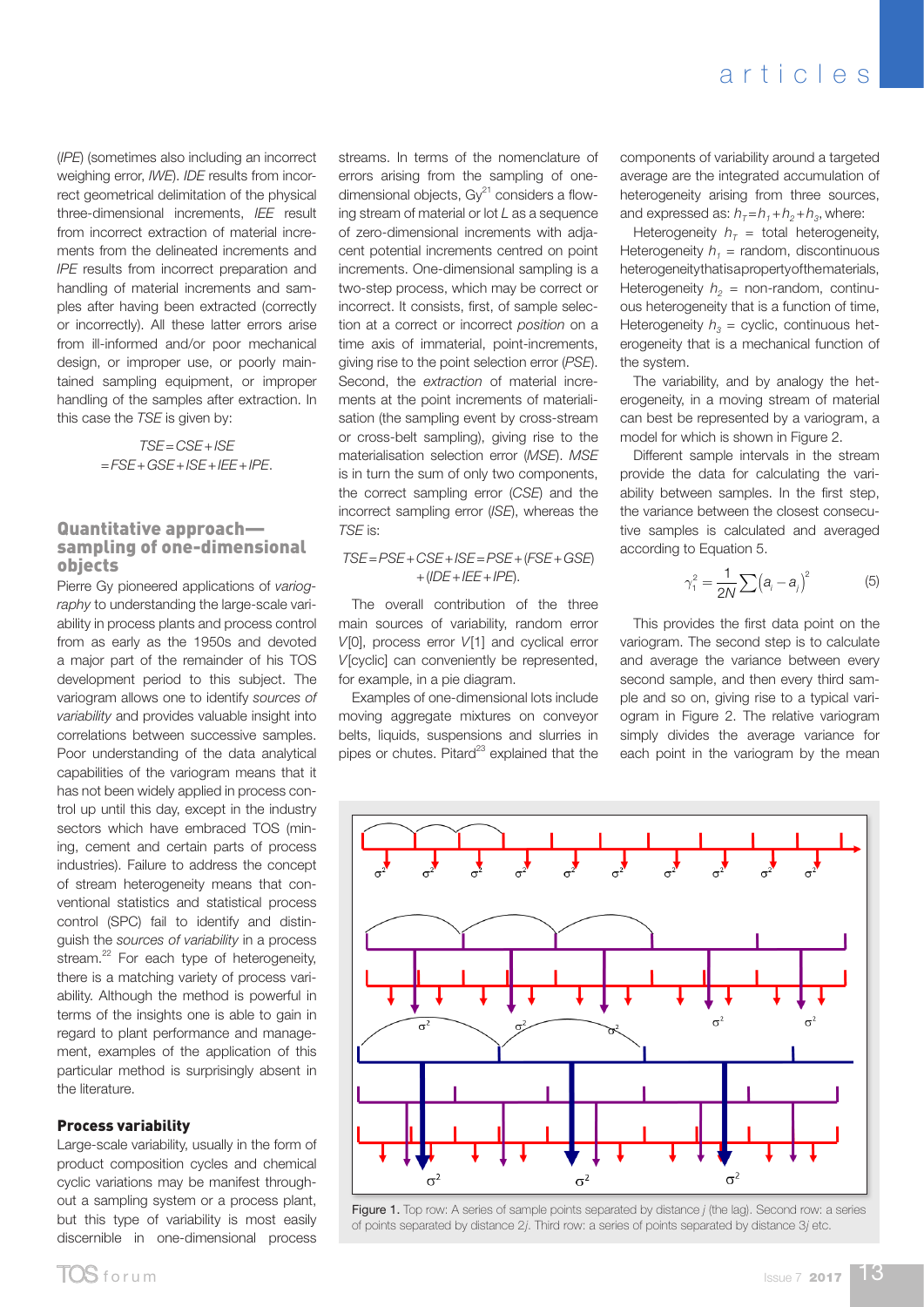

**Figure 2.** The components of the variogram indicating  $V[j=0]$ , commonly referred to as the nugget effect.

grade squared. The same effect, but also mass-corrected, is achieved by basing the entire variogram calculation on heterogeneity contributions. The difference between the absolute and relative variograms is only in the way they are calculated.

Absolute and relative variogram based on concentration values:

$$
V(j) = \frac{1}{2(N_u - j) a_L^2} \sum_m [a_{m+j} - a_m]^2
$$

Relative variogram based exclusively on heterogeneity contributions:

$$
V(j) = \frac{1}{2(N_u - j)} \sum_{m} [h_{m+j} - h_m]^2
$$

A modified set of 445 normally distributed data from a process plant is used below as an example of the principles and application of variography in process control.

The *moving average* allows one to identify small- and large-scale variability as well as cyclical behaviour in the process streams, while the variogram is a custom-built tool that allows components of variability to be identified and resolved. The components of variance are read off the variogram at specific line intersections. Variances are converted to standard deviations and plotted on the control charts, allowing an operator to manage the upper and lower control and specification limits.

### Hydrometallurgical process plant example

Chemical variations in plant systems shown on the variability plot in Figure 3 provide perfect understanding in hindsight, but this information is by itself of only little use to a superintendent trying to stabilise plant variability.

At settings of 8.7% X and 9.28% X, several samples lie outside the upper and lower specification limits (Figure 4), indicating the difficulty of maintaining plant stability. Widening specification limits may help, but the erratic variation suggests the system is easily subject to overcorrection.

#### Large-scale variability: the moving average

Large-scale, cyclical variability is identified in the sampling data using a wide moving average window. Such cycles may have a regular period, but irregular amplitude, as in the case of metal% X (Figure 5). A 30-point moving average shown in Figure 5 emphasises the strong 118-hour cycle with numerous smaller superimposed cycles.

A 5-point moving average over the same 445-data (Figure 6) illustrates the much smaller scale cyclical behaviour in the data. These cycles have an average period of 14h, but periods could vary from 10h to 16h.

#### Absolute variogram

The absolute variogram in Figure 7 was calculated for a 445-hour period although only 357 lags (hours) are shown on the x-axis. Three distinct cycles, each having cycles of 118-hour periods are evident in the variogram.

Although the periods are strongly regular, the amplitude of the cycles in the variogram is irregular.

#### Sources of variability

The following points are evident in the variogram (Figure 7) and are summarised in Table 3.





Figure 3. Variability plot of metal% X with highly variable sample data. Figure 4. Variability plot of metal% X showing the average, as well as upper and lower specification limits.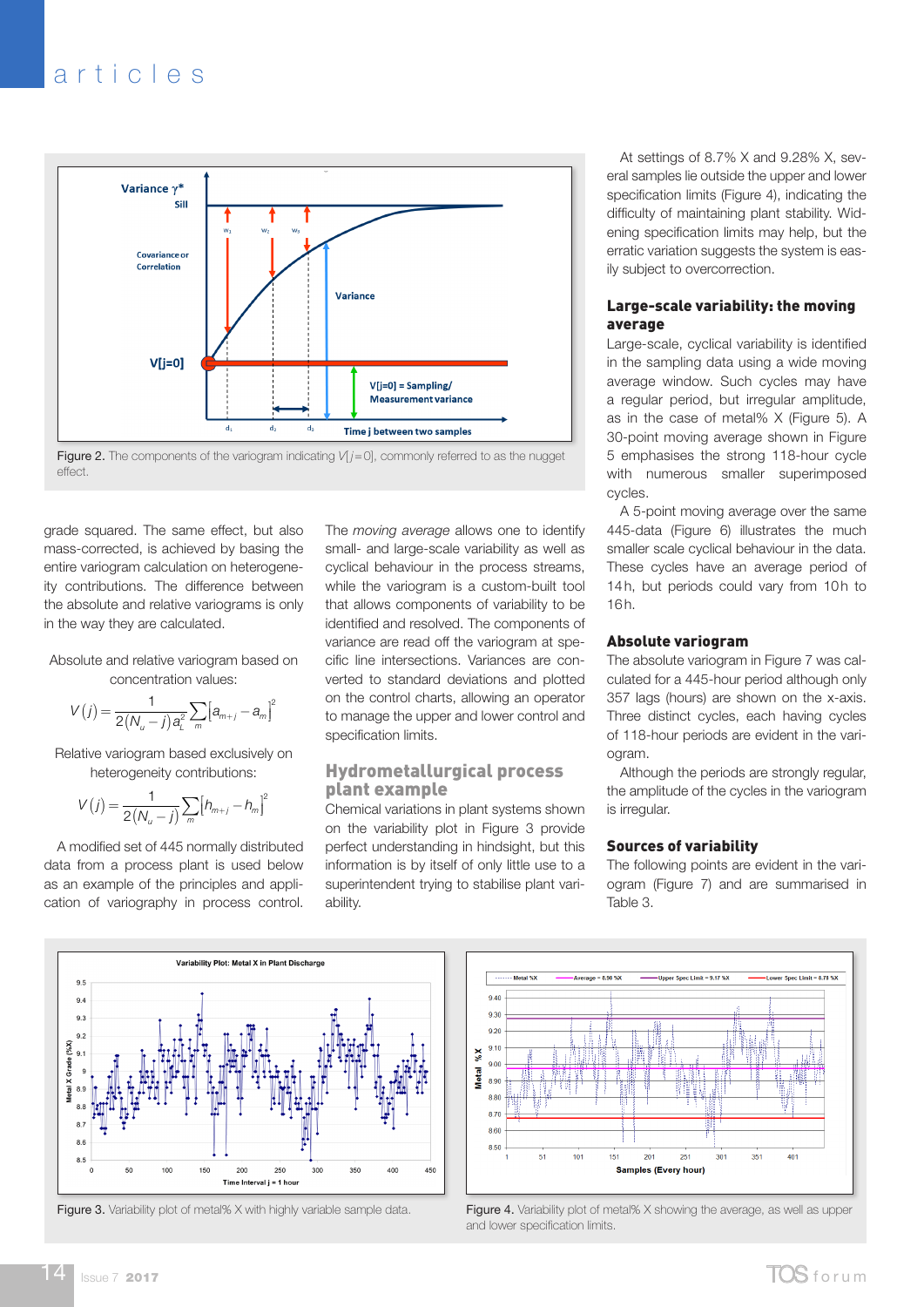

Figure 5. 30-point moving average showing four major cycles in the 445-data, with a 118-hour period (5-day period) superimposed on the data.



Figure 6. 5-point moving average showing the fine detail in the large scale 118-hour cycles.



Figure 7. Absolute variogram for metal% X showing three distinct cycles.

The information derived from the variogram is transferred to the control chart and a variogram-based hierarchy of control limits is defined in Table 4, which shows how the various control Limits are defined and calculated.

The data listed in Table 4 can now be plotted on the control chart for metal X as a guide to what the sample variability is likely to do within the given constraints shown in Figure 8.

#### Analysing the sources of variability

Dr W. Edwards Deming clearly demonstrated in several experiments that one should not react to variations within ±3√*V*[0]. Indeed, there is no logical reason why anyone should react to some variability that does not exist in the process (i.e., *UCL* and *LCL*).

This concept allows us to optimise the sampling/measurement protocol. An active on-going reaction philosophy should be established to correct for all true process movements, when they are large enough to show through the random noise. For these movements, we must be ready to apply corrective methods.<sup>22</sup>

The variations characterised by  $V2[j=1]$ are true process movements, predictable over a certain time frame, and potentially correctable. Therefore, we do not want to let variations become larger than ±{(3√*V*[0])+√*V*2[ *j*=1]} without reacting (i.e., *UCL'* and *LCL'*).

However, adding  $\sqrt{V^2}$  *j* = 1] to the limits *UCL* and *LCL*, to obtain *UCL*¢ and *LCL*¢, makes a calculated allowance for process movements that are outside our control. Indeed, we are unable to react at time intervals shorter then  $j = 1$ . This concept allows us to optimise the sampling/measurement interval.

Adding √*V*3 to the limits *UCL*¢ and *LCL*¢, to obtain *UCL<sup>11</sup>* and *LCL<sup>11</sup>*, makes a calculated allowance for a process cycle beyond our control. It is very difficult to effectively correct a cycle. If this addition becomes too large, it is necessary to investigate the causes of the cycle. Sometimes, engineering modifications of the process are necessary to eliminate a cycle. Sometimes the way we organise our work results in a cycle. Understanding the cyclic nature of variability provides an opportunity to minimise a visible or invisible cost.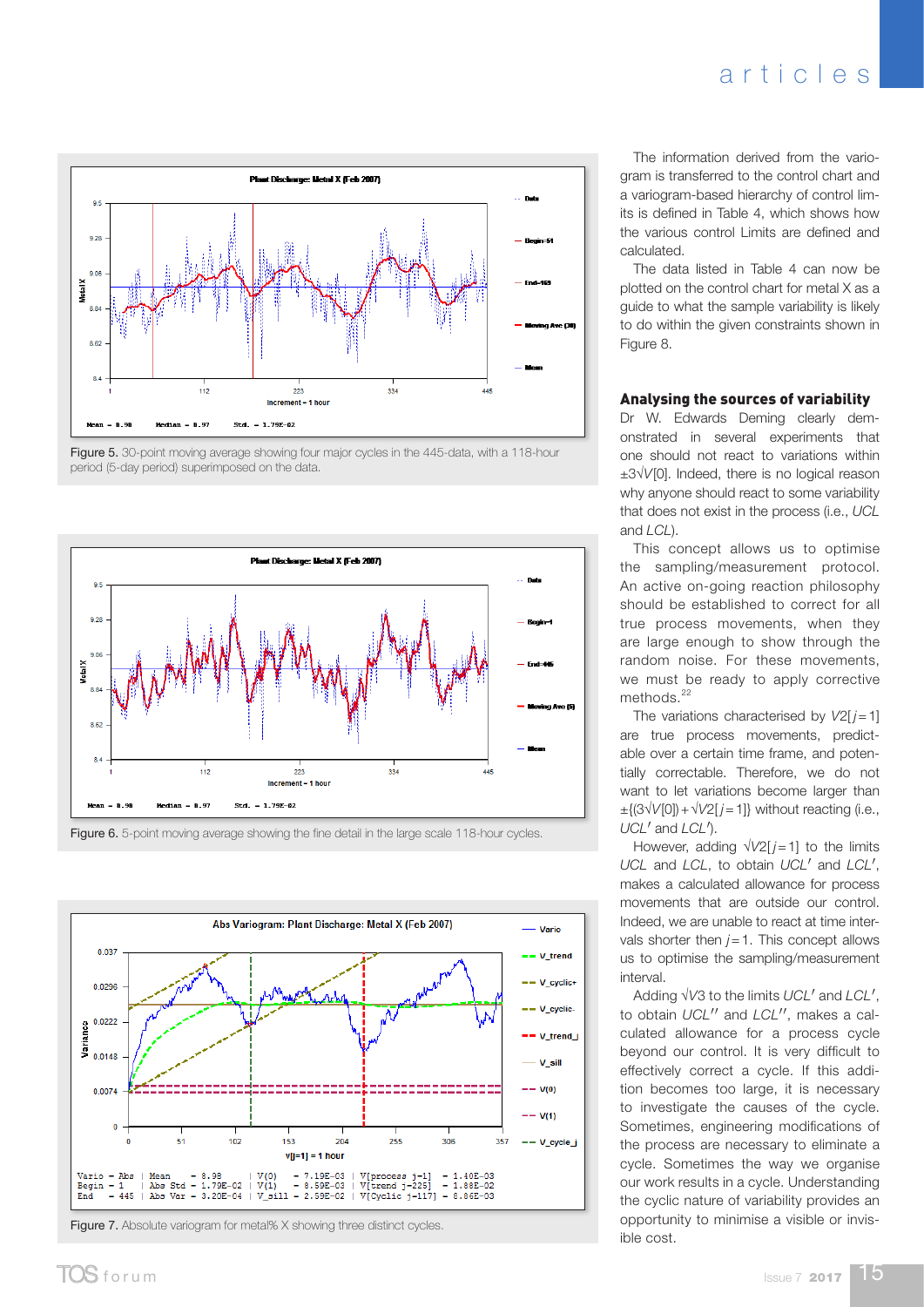Table 3. The symbol, source, and amount of variability in the absolute variogram.

|            | <b>Mean</b>                                                                                                                                                                                                                                                                                                                                                                                                                                                                                                                                                                                                                                                                                                                                                                                                                                                                                                                                                                                                                                                                                                                                                                                                                                                                                                                                                                                                                                                                                                                                                          | 8.98% X                                                                                                                                  |
|------------|----------------------------------------------------------------------------------------------------------------------------------------------------------------------------------------------------------------------------------------------------------------------------------------------------------------------------------------------------------------------------------------------------------------------------------------------------------------------------------------------------------------------------------------------------------------------------------------------------------------------------------------------------------------------------------------------------------------------------------------------------------------------------------------------------------------------------------------------------------------------------------------------------------------------------------------------------------------------------------------------------------------------------------------------------------------------------------------------------------------------------------------------------------------------------------------------------------------------------------------------------------------------------------------------------------------------------------------------------------------------------------------------------------------------------------------------------------------------------------------------------------------------------------------------------------------------|------------------------------------------------------------------------------------------------------------------------------------------|
|            | Absolute relative standard deviation                                                                                                                                                                                                                                                                                                                                                                                                                                                                                                                                                                                                                                                                                                                                                                                                                                                                                                                                                                                                                                                                                                                                                                                                                                                                                                                                                                                                                                                                                                                                 | 0.0179% X                                                                                                                                |
|            | Absolute relative variance                                                                                                                                                                                                                                                                                                                                                                                                                                                                                                                                                                                                                                                                                                                                                                                                                                                                                                                                                                                                                                                                                                                                                                                                                                                                                                                                                                                                                                                                                                                                           | 0.00032% X                                                                                                                               |
| V[0]       | Short-range random variability V[0]: this short-range random or irrelevant<br>variability is shown by the lowest horizontal, dash/dotted line and corre-<br>sponds to the total sampling, sub-sampling and measurement variability; it is<br>not related to the plant process. It is a combination of inherent heterogene-<br>ity (random variability), fundamental error (FE) and grouping and segregation<br>errors (GSE) and all uncontrolled sampling errors arising from a poor sampling<br>procedure, and is a function of the total sampling and measurement variability.<br>In the rest of this text V[0] is simply referred to as the random variability or<br>"sampling variability". If V[0] is large, other errors are also likely to be large.<br>The nugget effect accounts for a certain proportion of the total sill which is<br>a relative measure of the overall variation. This component of error could be<br>reduced if appropriate attention is paid to the sampling protocol. If the V[0]<br>to sill ratio is high relative to the overall variation, anything above 65%, it sug-<br>gests that the sampling errors associated with short-range random variability<br>such as the grouping and segregation error (GE) and the fundamental error<br>(FE) of the sampling protocol, are a significant problem.<br>Upper and lower control limits (UCL and LCL) are applied to the control<br>charts by adding three times the standard deviation of V[0] to the mean or the<br>target average, in order to cover the 99.7% confidence interval. | $V[0] = 0.00719$<br>$\sqrt{V[0]} = 0.0848$<br>$S = \pm 0.0848$<br>$UCL = Mean + 3S = 9.23\% X$<br>$LCL = Mean - 3S = 8.73\% X$           |
| V[1]       | Total process variability $V[1]$ : is the typical value of $V[1]$ at the first lag<br>point in the variogram. It is the total non-random variation that occurs in the<br>plant between any two consecutive analyses. This is a combination of the<br>total sampling and measuring variability of the process, as well as the daily<br>sampling interval (or process) capability. This variability cannot be controlled<br>unless the routine sampling interval is reduced. The non-random component<br>of variability is due to bias in the sampling process related to the delimitation<br>error (DE), the extraction error (EE), the preparation error (PE) or the analytical<br>error (AE) and can be eliminated through implementing an optimised sampling<br>protocol.<br>When $V[1]$ is placed around the target mean $(TA)$ it provides an indication of<br>the upper and lower sampling capacity.                                                                                                                                                                                                                                                                                                                                                                                                                                                                                                                                                                                                                                                            | $V[1] = 0.00859$<br>$\sqrt{V[1]} = 0.0927$<br>$UCL' = 8.98 + 3S + \sqrt{V[1]} = 9.32\%$ X<br>$LCL' = 8.98 - 3S - \sqrt{V[1]} = 8.64\%$ X |
| V[process] | Process variance V[process]: is the continuous, non-random variability in<br>the plant between any two consecutive analyses; it is simply the difference<br>between V[1] and V[0] at the first lag point. It is variability due to the sam-<br>pling process related to the delimitation error (DE), the extraction error (EE),<br>the preparation error $(PE)$ or the analytical error $(AE)$ and can be eliminated<br>through establishing a sound sampling protocol. Process variability cannot<br>be controlled unless the sampling interval is reduced. If it is relatively high in<br>relation to V[0], almost three times, and it is likely that process variations are<br>responsible for this.<br>UCL' and LCL' include both the random variability due to the random, and<br>the non-random process variability that takes place between two consecutive<br>samples. These upper and lower control limits combine three standard devia-<br>tions of the random variability V[0] and the process variability V[process], to<br>give a 99.7% level of confidence in the control charts.<br>The upper and lower control limits (UCL' and LCL') are set in the control<br>chart by multiplying the standard deviation of V[0] by 3 in order to cover<br>the 99.7% confidence interval, and then adding the contribution from<br>V/[process]. The position of the sampling, measuring and process variability<br>relative to the product stream is shown in the control chart as UCL' and LCL'.                                                                 | $V[process] = V[1]-V[0]$<br>$= 0.00859 - 0.00719$<br>$= 0.0014$<br>$\sqrt{V}$ [process] = 0.0374                                         |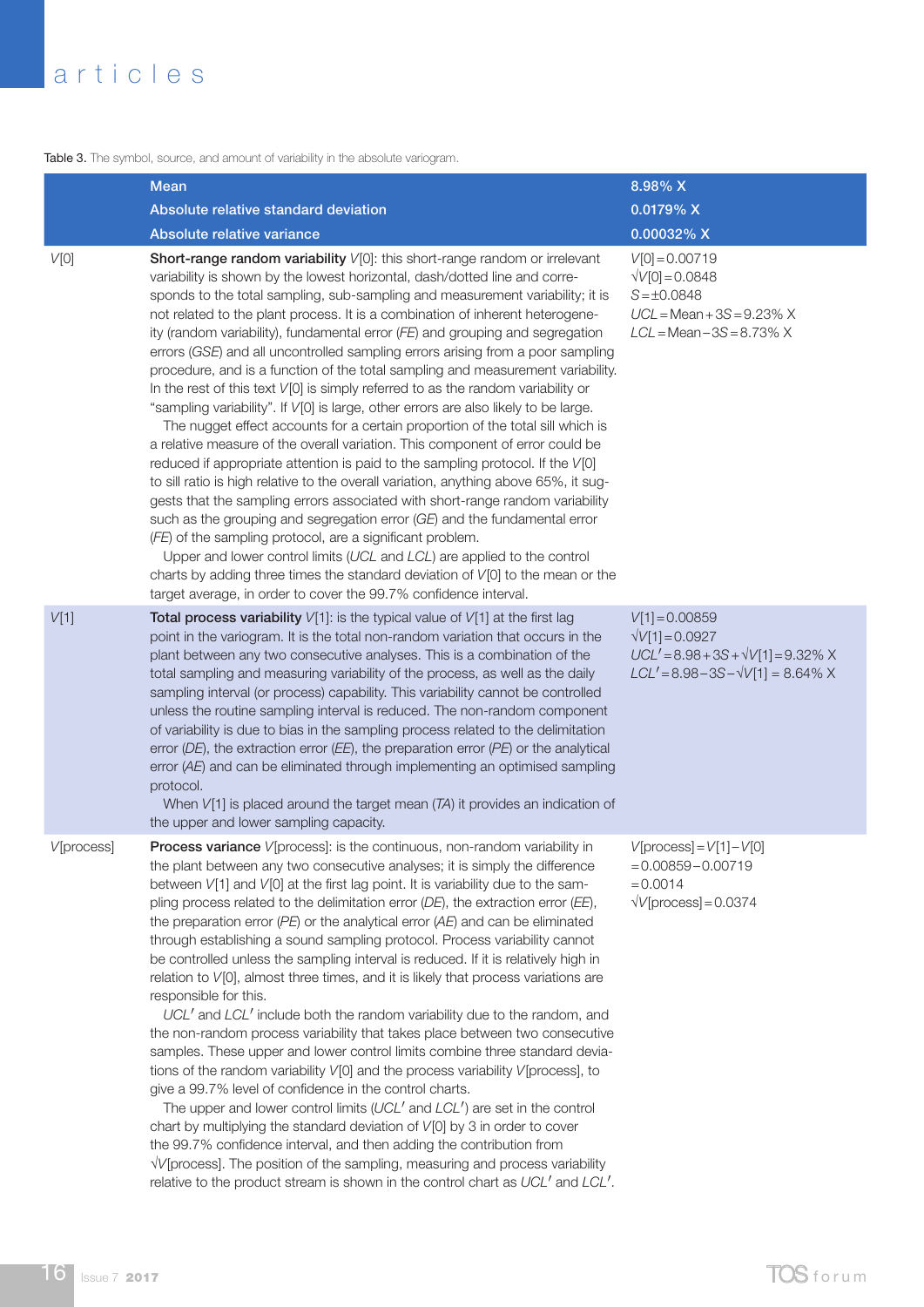| V[cyclic]        | <b>Cyclical variability</b> $V[\text{cyclic}]$ : the value for $V[\text{cyclic}]$ is half the total ampli-<br>tude of the process cycle, between the highest and lowest points on the<br>variogram, usually associated with the first cycle. It is a non-random variable<br>related to specific activity in the process. This variability is introduced as a<br>direct consequence of interventions on, or interactions with, the process<br>stream. It may be related to mechanical or human interventions, but is usually<br>due to periodic changes in the diurnal performance of or maintenance inter-<br>ference with equipment, or due to changes in manpower behaviour or mate-<br>rial inputs on the plant. The regularity of both the period and the amplitude of<br>the short-range cycles in the variogram suggest that this effect is introduced<br>by mechanical equipment. The reason for the cycles should be identified and<br>adjustments made to the sampling equipment.                                                                                                                                                                                                                                                                                                                                              | $V[cyclic] = 0.00886$<br>$\sqrt{V}$ [cyclic] = 0.0941<br>$UCL'' = +3S = 9.41\% X$<br>$LCL'' = -3S = 8.55\% X$ |
|------------------|-----------------------------------------------------------------------------------------------------------------------------------------------------------------------------------------------------------------------------------------------------------------------------------------------------------------------------------------------------------------------------------------------------------------------------------------------------------------------------------------------------------------------------------------------------------------------------------------------------------------------------------------------------------------------------------------------------------------------------------------------------------------------------------------------------------------------------------------------------------------------------------------------------------------------------------------------------------------------------------------------------------------------------------------------------------------------------------------------------------------------------------------------------------------------------------------------------------------------------------------------------------------------------------------------------------------------------------------|---------------------------------------------------------------------------------------------------------------|
| $V$ [sill]       | Average variability of the process measured across the total data set<br>V[sill]: V[sill] is measured across the entire variogram and is a measure of the<br>total variance in the data set, whereas V[trend] is the value of the sill at a given<br>lag. This should be the same as V[trend] since they measure the same thing.                                                                                                                                                                                                                                                                                                                                                                                                                                                                                                                                                                                                                                                                                                                                                                                                                                                                                                                                                                                                        | $V[\text{still}] = V[\text{trend}] = 0.0188\% \times$<br>at $j = 225$ lags                                    |
| <b>V</b> [trend] | First order integral of the variogram at any given lag V[trend]: this indi-<br>cates what the average variability of any individual sample might be at any<br>given lag. Is the difference between V[0] and the first integral of the variogram<br>at any lag and is specifically for the purpose of extrapolating the variogram<br>back to the y-axis to obtain a value for V[0]. V[trend] can also be measured<br>at any lag distance, but usually at the specific lag point where the variogram<br>reaches a maximum. The trend, being the first order integral of the vari-<br>ogram, rises sharply in the early lags of the variogram and flattens out as it<br>approaches the range of influence. Beyond the range of influence, V[trend] is<br>more or less constant. It is in fact the geostatistical dispersion variance for a<br>sample of a given support. The trend provides an explanation of the vario-<br>gram behaviour during the period of the large-scale cycle. This component of<br>variability is due to some mechanical or human intervention that takes place<br>approximately every two to three days and introduces variability into the sys-<br>tem. Generally, the trend of the variogram is upwards until a point (the range<br>of influence) is reached, beyond which the variogram is level or declines. | V[trend] = $0.0188\%$ X at $j = 225$ lags                                                                     |

### Components of variability

The relative variogram allows the components of variability to be standardised and compared against one another as shown in the pie diagram of Figure 9.

The main contributor to the variability is the overall trend (or sill) that accounts for 51% of the variability. This is the height of the sill at the end of the third cycle shown in Figure 7. The reason for the high contribution of *V*[trend] may be a possible strong autocorrelation between one sample and the next because of the mixing of liquids.

The next major component of variability is due to the cyclical nature of the process, which accounts for about 24%. The source of this variability lies in the incorrect delimitation error (*IDE*), the incorrect extraction error (*IEE*), the incorrect preparation error (*IPE*) or the total analytical error (*TAE*), and should be identified and eliminated.

The variability due to the differences between one sample and the next (*V*[1]–*V*[0]) only accounts for about 4% of the variability. This is a relatively small value and it tends to suggest that there is not much in the way of correlation between one sample and the next.

The value of 20% for *V*[0] suggests that there may be issues in regard to the sampling protocol that could be improved to



Figure 8. Control chart for metal %X showing lower control limits and lower specification limits.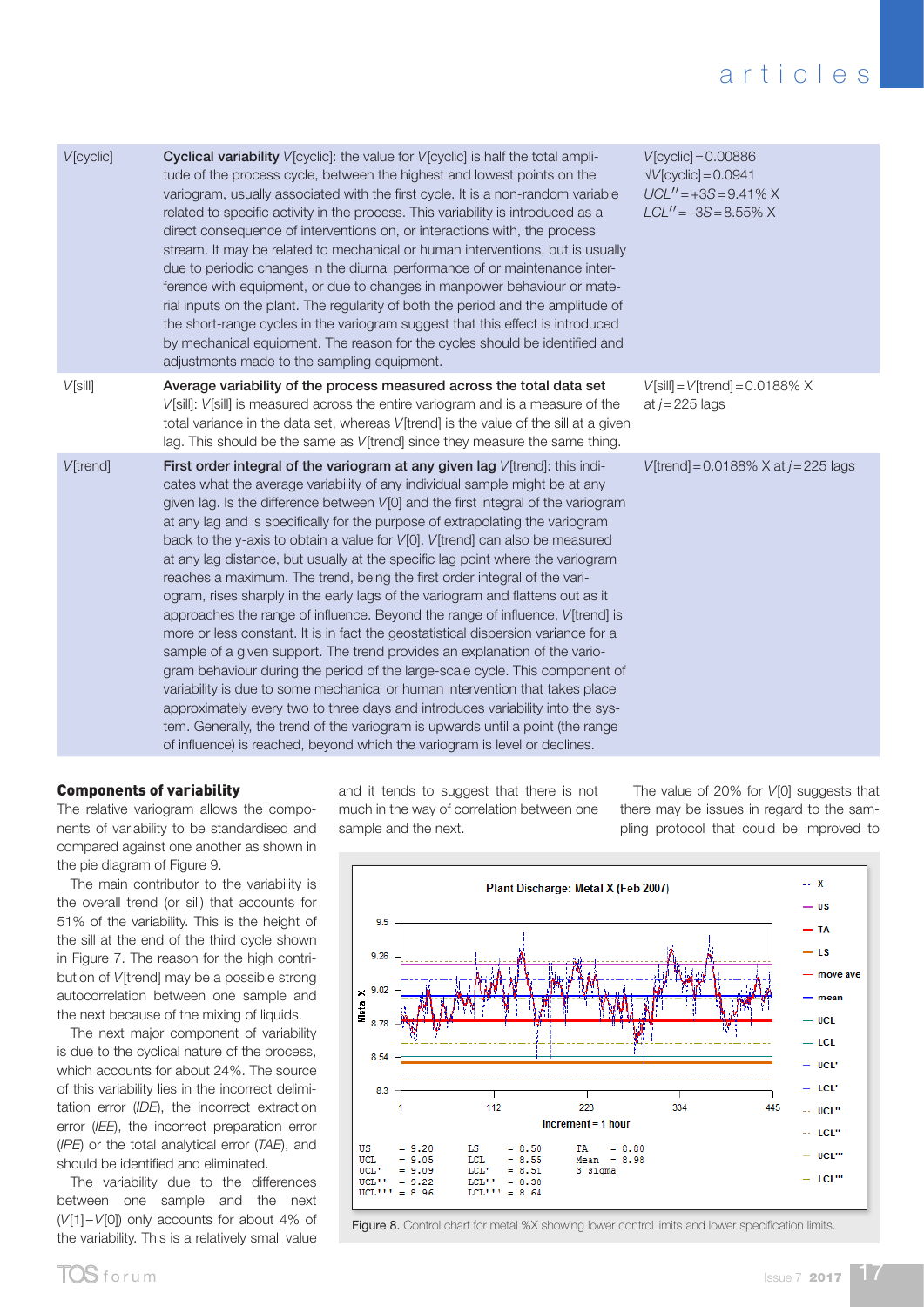Table 4. Hierarchy of control limits derived from the variogram.

| <b>Component of variability</b>                                                                                                               | <b>Variances</b>                                                                                                          | <b>Control limits</b>                                                                                                                                                       |
|-----------------------------------------------------------------------------------------------------------------------------------------------|---------------------------------------------------------------------------------------------------------------------------|-----------------------------------------------------------------------------------------------------------------------------------------------------------------------------|
| V[0], the combined NE, FE and GE:<br>UCL and $LCL = Mean \pm 3\sqrt{10}$                                                                      | $V[0] = 0.00719$<br>$S = \sqrt{V[0]} = 0.0848$<br>$3S = 0.2544\% X$                                                       | $UCL = 8.98 + 3S = 9.23\%$ X<br>$LCL = 8.98 - 3S = 8.73\%$ X                                                                                                                |
| +Plus process allowance:<br>$UCL'$ and $LCL'$<br>$= UCL \pm \sqrt{V[1]}$ and $LCL \pm \sqrt{V[1]}$<br>$=\pm \{(3\sqrt{V[0]}) + \sqrt{V[1]}\}$ | $3 \times \sqrt{V[0]} = 0.2544\%$<br>$\times$<br>$^{+}$<br>$\sqrt{V[1]} = 0.0927$<br>$= 0.3471$                           | $UCL' = +3S + V[1] = 8.98 + 0.3471 = 9.33\%$ X<br>$LCL' = -(3S + V[1]) = 8.98 - 0.3471 = 8.63\%$ X                                                                          |
| +Plus cyclicity allowance:<br>UCL" and $LCL'' = \pm \{(3\sqrt{V[0]}) + \sqrt{V[1]} + \sqrt{V[cyc]}\}$<br>$c$ ]}                               | $3 \times \sqrt{10} = 0.2544$<br>$^{+}$<br>$\sqrt{V[1]} = 0.0927$<br>$^{+}$<br>$\sqrt{V}$ [cyclic] = 0.0941<br>$= 0.4412$ | $UCL'' = 3 \times \sqrt{V[0]} + \sqrt{V[1]} + \sqrt{V[cyclic]} = 8.98 + 0.441 = 9.42\%$ X<br>$LCL'' = 3 \times \sqrt{10} + \sqrt{11} + \sqrt{10} = 8.98 - 0.441 = 8.54\%$ X |

reduce *V*[0]. The main contributors to this sampling error are the nugget effect (NE), the fundamental sampling error (*FSE*), and the grouping and segregation errors (*GSE*), each of which could be investigated to identify the main contributor to this error.

#### Conclusions from the control chart

A control chart that compares the variability of metal% X against the sources of sampling error and control limits is shown in Figure 8. The main conclusion from the chart is that the lower specification limit is set appropriately. The sampling interval is more than adequate and management may even

think of reducing the sampling frequency. Even though the sampling procedures and protocol may require some more attention, the plant operators should be able to control the process well. It is essential that the dynamic characteristics of the process be acknowledged, and that the reason for the cyclical behaviour be identified and eliminated. Under present conditions, it is unlikely that large invisible financial losses are occurring.

## The legacy of Pierre Gy

While history turned out so that Pierre Gy only attended the first of what was to



Figure 9. Components of variability in the sampling process for metal% X.

become the biannual WCSB Conferences (but happily in the company of his wife Sylvia, see *TOS Forum* Issue 5), these meetings of sampling practitioners, engineers, scientists and enthusiasts have acted to consolidate the research and application of sampling theory and practice at a global level and have presented a regular stream of high quality research since 2003. The global sampling fraternity owes much to those who initiated, contributed and have continued to organise and support these outstanding conferences.

Pierre Gy passed away on 5 November 2015, but his legacy lives on with force. His tireless work, depth of insight and completeness of scope of sampling issues from 1949 to 2015, a period of 66 years, established a formidable foundation that ensures that sampling of materials will remain a fertile field of research—and of a superior informed practise—for ever. The Theory of Sampling (TOS) provides the only complete scientific basis for sampling, including a basis for relevant standards and guidelines, and will prove itself to all who will take the time to investigate the solutions that this logical, modular approach to sampling problems offers. The ideas and approach taken by Gy in adopting Matheron's variogram concept in its application to problems associated with process control is a special feature of TOS and led to the field of study referred to as chronostatistics and, as an extension, to the logical, coherent theory of bed blending. A seminal paper in which Matheron himself assessed